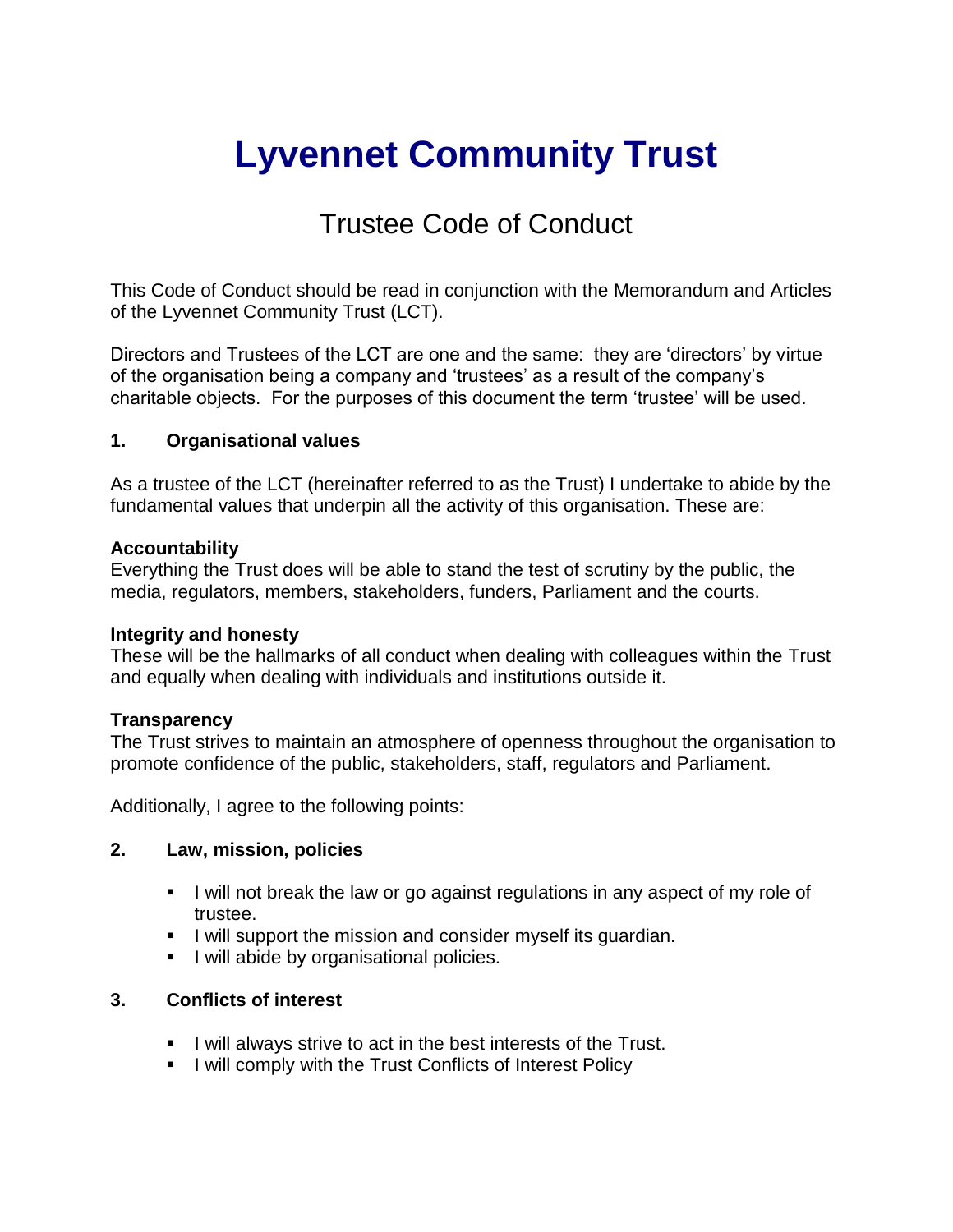- I will declare any conflict of interest, or any circumstance that might be viewed by others as a conflict of interest, as soon as it arises.
- I will submit to the judgment of the Trust Board and do as it requires regarding potential conflicts of interest.

#### **4. Person to person**

- I will not break the law, go against regulations or act in disregard of organisational policies in my relationships with fellow trustees, staff, volunteers, members, service recipients, contractors or anyone I come into contact with in my role as trustee.
- **I** will strive to establish respectful, collegial and courteous relationships with all I come into contact with in my role as trustee.

#### **5. Protecting the Charity's reputation**

- I will not speak as a trustee of the Trust to the media or in a public forum without the prior knowledge and approval of the Chair.
- When prior consent has not been obtained, I will inform the Chair at once if I have spoken as a trustee of the Trust to the media or in a public forum.
- When I am speaking as a trustee of this Trust, my comments will reflect current organisational policy even when these do not agree with my personal views.
- When speaking as a private citizen I will strive to uphold the reputation of the Trust and those who work in it.
- I will respect organisational, Trust Board, and individual confidentiality.
- I will take an active interest in the Trust's public image.

#### **6. Personal gain**

- In accordance with the Trust Conflicts of Interest Policy, I will not personally gain materially or financially from my role as trustee.
- **I** will document expenses and seek reimbursement according to procedure.
- I will not accept substantial gifts or hospitality without prior consent of the Chair.
- **I** will use organisational resources responsibly, when authorised, in accordance with procedure.

#### **7. At meetings**

- I will abide by board governance procedures and practices.
- I will strive to attend all Trust Board meetings, giving apologies ahead of time to the Chair if unable to attend.